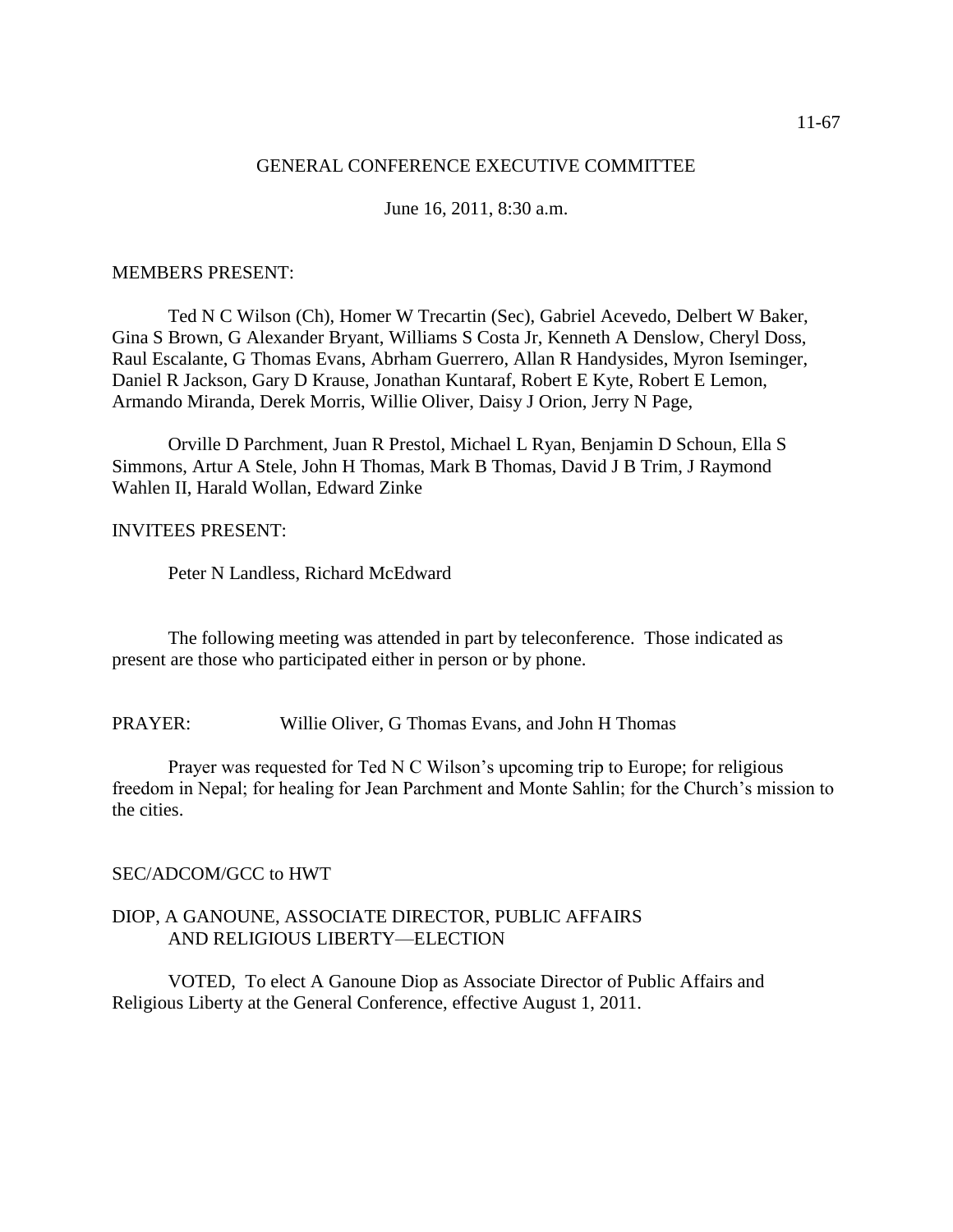11-68 June 16, 2011 - GCC

# TRE/ADCOM/GCC to REL

#### OFFICE OF ARCHIVES, STATISTICS, AND RESEARCH

VOTED, 1. To change the name of the Office of Archives and Statistics to the Office of Archives, Statistics, and Research and to transfer to that office the research functions previously assigned to the Office of Assessment and Program Effectiveness as well as the oversight of research done for strategic planning.

2. To change David J B Trim's title to the Director of the Office of Archives, Statistics, and Research, adding oversight of research projects to his previous responsibilities.

# TRE/ADCOM/GCC to REL

#### OFFICE OF ASSESSMENT AND PROGRAM EFFECTIVENESS— CLOSING OF FUNCTION AND USE OF FUNDING

VOTED, To close the function of the Office of Assessment and Program Effectiveness and open a new cost center for Research Funding using the funds originally designated for the Office of Assessment and Program Effectiveness to fund research projects and, if needed, provide an administrative assistant to help with coordinating the research projects.

# TRE/ADCOM/GCC to REL

# GRIGGS UNIVERSITY AND INTERNATIONAL ACADEMY TRANSFER TO ANDREWS UNIVERSITY—FINANCIAL DETAILS

In connection with the vote by the General Conference Executive Committee at the 2010 Annual Council to transfer Griggs University from the General Conference to Andrews University, the financial arrangements were presented but did not get recorded in the Annual Council minutes. In order to get them in the minutes for the official records, it is

VOTED, To record the agreement on the financial arrangements between the General Conference and Andrews University relative to the transfer of Griggs University to Andrews University as follows:

1. The General Conference would provide Andrews University/Griggs University with an appropriation of \$1,000,000 over four years at \$250,000 per year for curriculum development.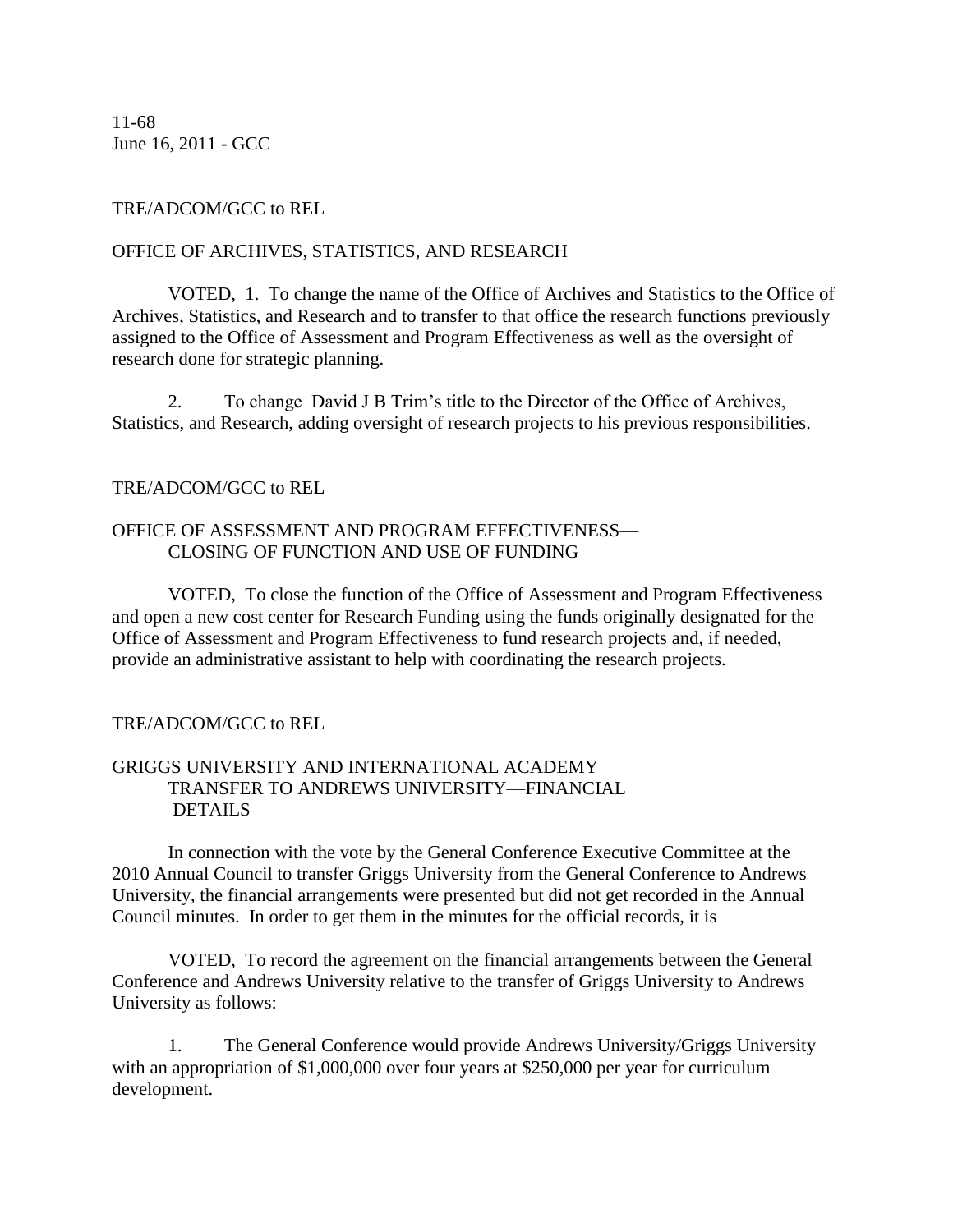2. The General Conference would provide Andrews University/Griggs University with an appropriation of \$112,500 to assist with the move and setting up in Berrien Springs, Michigan.

3. Andrews University/Griggs University would cover all of the transition costs from Griggs University funds including the extra \$112,500 provided except for the cost of individuals who do not move with Griggs University to Berrien Springs. The cost of retirement allowances and or termination settlements for individuals not making the transition would be covered by the General Conference.

4. The proceeds of sale of the old Home Study Institute Building in Takoma Park, Maryland belongs to Griggs University and goes as part of the funding in connection with the transfer.

5. The appropriation for Griggs University that will move with it to Andrews University does not include the portion that was separate for the rental space in the General Conference Complex. The amount that will continue is the basic appropriation and specials of \$613,729 with normal adjustments on an annual basis.

6. The additional amount for the rental space in the General Conference Complex of \$446,185 per year with corresponding charge for rent will cease when Griggs University moves to Berrien Springs, Michigan and at that time the General Conference will provide Andrews University/Griggs University with an appropriation of \$180,000 per year for assistance with the costs of renting space.

7. The General Conference provided a couple of restricted special appropriations to Griggs University over the last few years. The restrictions on those funds are released and may be used as fits best the long term development strategy Andrews University/Griggs University as relates to this initiative.

8. Andrews University/Griggs University assumes all the assets, liabilities and fund balances related to Griggs University.

# SEC/GCC to HWT

# GENERAL CONFERENCE FIELD SECRETARIES—DISCONTINUED

In light of their acceptance of assignments with other employers, it is